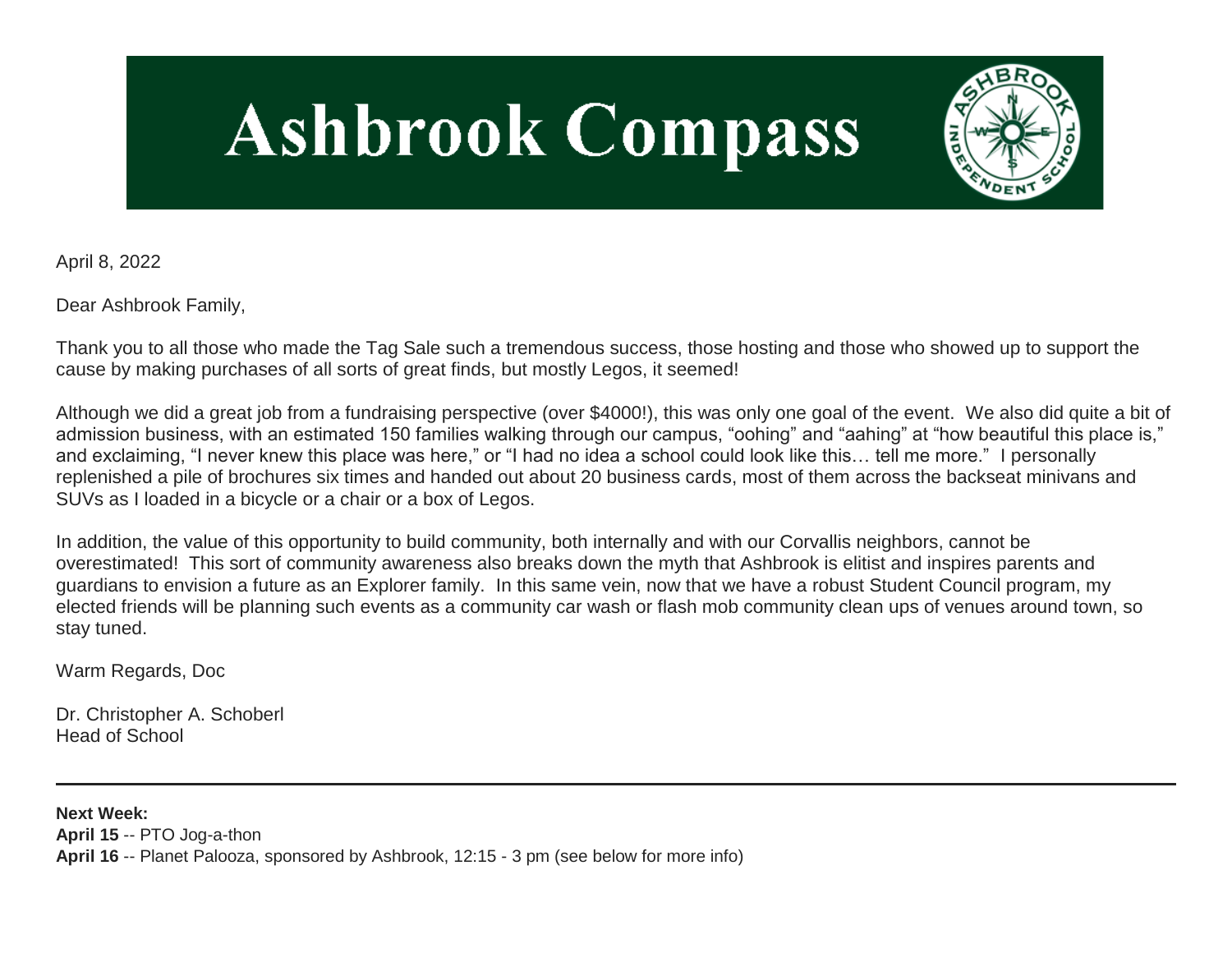#### **Upcoming Dates: April 22** -- Teacher In Service Day; No School **April 28** - Parent Connection Night at Spiritopia (see below for RSVP link)

**[School Year Event Calendar](http://link.mystudentsprogress.com/ls/click?upn=n7jYKe39nC4PrVAw2BzaOolgU5XUleaJ61qfvNJxTW3uoi8RFzNYUfSc1qXdqajA34djZWrxIBJBxzp2whbybvqIYp3dDOkCDgKesziBdCm1u7J5UB6bwQicng-2BhFj8jm5vDG0tBEB0sO-2FO3RXilW8Csk5oOSfGUUXvh5WSdqhvDojIY5znyF-2BOYIJP1WK6Bk4Ia_1PndbFfBoQGSZbxwXHHEexw3B2F0fG-2BUmuXm6a-2BX-2Bzs7knXmgUMj8nOJSugvqG2oYnLqjz5ScUe5TxwE3OqVCAouEaxuYa-2BsseYgNBfrCVp64pWXoKziox5VSP-2FcOkBc3rOAm0OuqnEw4tcuWUDeuiVFhmQYApk3wGs6hbTnyxbh5f-2BbuYLtTEvBOfmIXh-2FVuPwHprMADlBE1NA89st7ESQaVC-2BJh-2BXZdfjk8VogYREedgL9HltnpD-2FgnOqVMPzpeDtgjGFtujh1Nxz7PejzzlUzYjGMg8L9eFX0PXjkVk4Ev7MDZMmS00xSAQVRGbnqYwsXORBJg5-2B-2F4V4wwkS9yd35FcAq9xvf4V8PlnvLl0VZikEUy7BglyxAtU1QzL8ZoF3yIqD02SIQJ3ZV58u5Sz4y1acikzES4wC1NODqZoCVpvdKHiVDHRZZBM7esmd8)**

**[Family Volunteer Opportunities](http://link.mystudentsprogress.com/ls/click?upn=VpBe6Z9t6RkEC4qAoQCerkRqVNRJCi4SE2bZPjoSvlxSlLFpfnUYhuutAutUGnBh84nj-2BJvhJlx1K1dJMDDqBY1qLZ1O0nCcHebienBZj-2BKxsXBin-2FugM50Q-2FqN8cLG3Urd1ZQzGcMWtkFleXRzacA-3D-3DEGZx_1PndbFfBoQGSZbxwXHHEexw3B2F0fG-2BUmuXm6a-2BX-2Bzs7knXmgUMj8nOJSugvqG2oYnLqjz5ScUe5TxwE3OqVCJ2NOP08kYI8Mem29FxivP9e-2FNbP8sWJJlrZyxiXwL-2FsjiQgRFVYdo-2BzNgnjgUy39zVjOgsN7jlM8Hk4FuTB0ZPF8zsiSpgJ4-2BDjieIgW3UqrNORLaXPAeSEYZ3hL1L2juePpg9m01AEFYuvKEdtDRuITEDqtbSz4yayZMrNBSDoacETbAUUTFONALfylVkfIeXn4LzIvzIZ4ICOqpaJXfjWQYNOaBXoLEeYZJ7BzEn9bA6KyI8DA7aEFhmLFEp0GXWJcrZwO9Nj0u50vQ3zQfXxPTy1bHdZ6gSI84ucrSAqRQKJ91lDuK-2B0S5Ue2tnjQPiPpSjA-2BlDaIu-2FU8gVHs0VuO2TsvaOG5zB-2Bv4JaoZgg) -- 10 opportunities available!**

# **The PTO Jog-a-thon is next Friday!**



Is your student ready to help their class win the Golden Shoe trophy and Benny's Doughnut party? How about the chance to win one of the 5 gift baskets on display outside of the gym? Do not forget that supporters can donate electronically **[HERE](http://link.mystudentsprogress.com/ls/click?upn=flJ18ETPhCbNgmfSZO-2FamyLJwnjlQKHONVGQIZoGU0Bi-2BESPZYCKjARlRrzD169uvd4kCyLUXqqqzaNGDu-2BBSw-3D-3D9f7K_1PndbFfBoQGSZbxwXHHEexw3B2F0fG-2BUmuXm6a-2BX-2Bzs7knXmgUMj8nOJSugvqG2oYnLqjz5ScUe5TxwE3OqVCIMB1sVmg1l3NqFYUM25A9PJa-2FVTGiH1h-2FdrEI0na6rcyIyy0hJELRl2dJOAjte43EJ2EBy-2FQWwUE-2B-2FTIfS6A-2B-2FmERISK0GUkYcHjyfAcqsR9XiZgU61VxPyVdKBJgKxwfAYCpSE9Gcjkf1sf0eI2zP3SsfoxWY3iifH6qF10iQqwQXbGRtWdSQh-2BHs2TuIQkRkRZVEe6tatyYGvnvp79-2FXtFRc5bpPcU-2Fk2GqAL3HJWbD8SMweyAzJbCPN3VThNSI-2BKwTN0jHeD2b286y3BrXjzBe1BgJ6lzOwgoWa5g595x-2FYSYQmNsQaGV-2B1-2BxrqtGpH5LkPNmsDrBOm8M4I6afMgNFTynn3gvnB0SR7ltKkR)**!

Also, the PTO could use your help counting laps next Friday! Sign up to volunteer **[HERE](http://link.mystudentsprogress.com/ls/click?upn=n71O4y4PYd0YM2sDUoIvMXVwGW2Y5EdXIwR-2F2E96szuIMgx9p0WmC7hpTmxAfKMl_GOb_1PndbFfBoQGSZbxwXHHEexw3B2F0fG-2BUmuXm6a-2BX-2Bzs7knXmgUMj8nOJSugvqG2oYnLqjz5ScUe5TxwE3OqVCLl4N4AP6OiHkvFchnb93b4WC4l6QS91rWz3bDlYS4UWXGaictJCuKfmEYnpEigoknEfiGV4HXoJICq16MoplppW0MkKiKZpn0JmCsBc8SzYArikIUb-2FmEdSF5Mhj4BpFWWT8kkfeOPQgOaOhDX2TMasElrFgHNBN9G0GC3QPTRoHbXFRoa2G9Hc2EN6gKTqYXw8Bozm28Hl2v0wu0BcNtxMq939BOz5jpi2zGBPUolYYdFc7ql8yeskLzo7nIhCEslORDcAhhw57oqd2YONCSS6JheUAR5RLW4VAB7AqJJSQqJJdXlVInYoXkwpz2-2FlHoTsBInCSGopI50lItBWf9sQTr7gWwQ3-2BED7BcoS1AT7)** and help every student receive an accurate count of the laps they complete. 100% of the proceeds go to the Ashbrook PTO.

This year's goal is to purchase a Gaga Ball pit for the outside play area. Doc swears it will become even more popular than 4-square, which usually has a line of students waiting to play. Here's to more fun (and fitness!) for our students!



# **Admissions and Enrollment Updates**

## **Re-enrollment**

The 2022-2023 enrollment season has started! You should have received an email with enrollment steps for the 22-23 school year. Here are some additional documents for your reference as you plan for the new year. Please remember to read the Family Handbook, sign the enrollment contract, and then pay the deposit in MSP in order to finalize your student's enrollment.

- **[2022-23 Payment Options Summary](http://link.mystudentsprogress.com/ls/click?upn=n7jYKe39nC4PrVAw2BzaOolgU5XUleaJ61qfvNJxTW3uoi8RFzNYUfSc1qXdqajA34djZWrxIBJBxzp2whbybvqIYp3dDOkCDgKesziBdClkeFpPmgMGrgcxNe5TC96odu91tl93IdUb7rzqL2LYFtC2am-2BBIM47dCls51qjeV0-3D4xHR_1PndbFfBoQGSZbxwXHHEexw3B2F0fG-2BUmuXm6a-2BX-2Bzs7knXmgUMj8nOJSugvqG2oYnLqjz5ScUe5TxwE3OqVCDgDcU5o41CbdAu7zE8nQ0Lqg-2Fatb-2BkqUxCgQ4TV2pgPrPhV9tJzia3BdHPeI8IisbiKV-2FypXW6VPDGAvH8w7WB9gIKBaI4Pmr7jvONaOhplNVORlUB7g-2FPjOZJLSSg7xlnAgy7seTrJvLIk593ta3WFRHNh5IrJvZlfOm8kjjSsawsbyQxQA5Wrqsce2X9fwqrX1wteRXW2byzqXPd-2BV4CeHeVGhZKOFK9nOtP9kCuM2lCjAuqoh6KtSgT-2FEWns81maGaRJbB0PXhegjD5sIVKCHvSu5YH6qMDaNWtAEVRDXs08tTBsVzAH759WolqjAP1lZGSPhpXH5MMjQbFCFB-2FsMNcYOiPowBfXyJR7KnkX)**
- **[2022-23 Dewar Tuition Insurance leaflet](http://link.mystudentsprogress.com/ls/click?upn=n7jYKe39nC4PrVAw2BzaOolgU5XUleaJ61qfvNJxTW3uoi8RFzNYUfSc1qXdqajA34djZWrxIBJBxzp2whbybvqIYp3dDOkCDgKesziBdCmKv7ixhdviv-2FmwC44NqeRkEpR0EqlRFDbLPP4oUBY3JgS-2BxTIUAg9pOXjNuHrG2gHW4aOlWy1OxP4JzdIN-2FgxfT1Os_1PndbFfBoQGSZbxwXHHEexw3B2F0fG-2BUmuXm6a-2BX-2Bzs7knXmgUMj8nOJSugvqG2oYnLqjz5ScUe5TxwE3OqVCJ3CWC9gov6jJB1eK76XrsRy2Cx21Y83HqjruB8w2zJ-2BYf7E86nbxlGuRQUfMlZFjntAEAfzkzQeiaJWS-2BJj-2Bp8p3HgrmMKcxUkC-2FRDLA5I95YBKB36JJiDiQtGeUaYJ6DaQ-2Bf0fgHyhuJiyLTZoDJuoeUs0V3LSRCUSGO0OnllVoHSZh3aIZEIBfHtLaQw0WdHkKME8CsQC-2FFxsEIuSBQd0lZzMirTWD3jAgL9ZtgMp1Brp4LqQ7TaQXjqTkvgtyPAPL8l4oEzuKJWLj7CApRRyzlVIh0gkJNtle497QI4toHo2H8PAgSQa-2BM5tRfu28f7ss-2BI97UEVOys1k0frJF5Ql8PkBj1jdKQTvMBJ2Flo)**
- **[2022-23 After School Program Registration](http://link.mystudentsprogress.com/ls/click?upn=n7jYKe39nC4PrVAw2BzaOolgU5XUleaJ61qfvNJxTW3uoi8RFzNYUfSc1qXdqajA34djZWrxIBJBxzp2whbybvqIYp3dDOkCDgKesziBdCk2zoL69EF1elapRVEFs9mzF3f9wmKGKZgVh2d6-2F4A-2BgVLXq8Q8Acmh7jJG-2BzjCzXs-3Dekpd_1PndbFfBoQGSZbxwXHHEexw3B2F0fG-2BUmuXm6a-2BX-2Bzs7knXmgUMj8nOJSugvqG2oYnLqjz5ScUe5TxwE3OqVCC-2BrQChvBLpKUh9PCCOgjhtsLruQVwrSfjXWxjlfpl4kzSHSxaroOH6g-2FmkPYBt2GFeMo9P-2BE0PxtCP5Lxc0kvViil7xIFz459x8B8TP-2F6LsB-2FifixwZWJEjZfdIHwP1hUdzrOYPtj5g2UoLXY8N24eA1l0UZN-2Bh-2BveQssgNDsW-2FhiDlvDeCYDWRWa2k6qsws1aPlanvWw-2BhkyFmNRTmFN0CYiUWY38ZYSOx-2FqxejhsVOcQi0IbH3sWP9BZQUFsCVKxo7-2FIAszWh6c8-2B2yiVaBmfhNzkzcqofKjo7hWAjD4-2FyJ49XRc-2BtllDwWc3ncPsZjUYfOdbo0JNVe3Pt-2FVPXNLvwYc-2BdzBC6vudPbFWT25u)**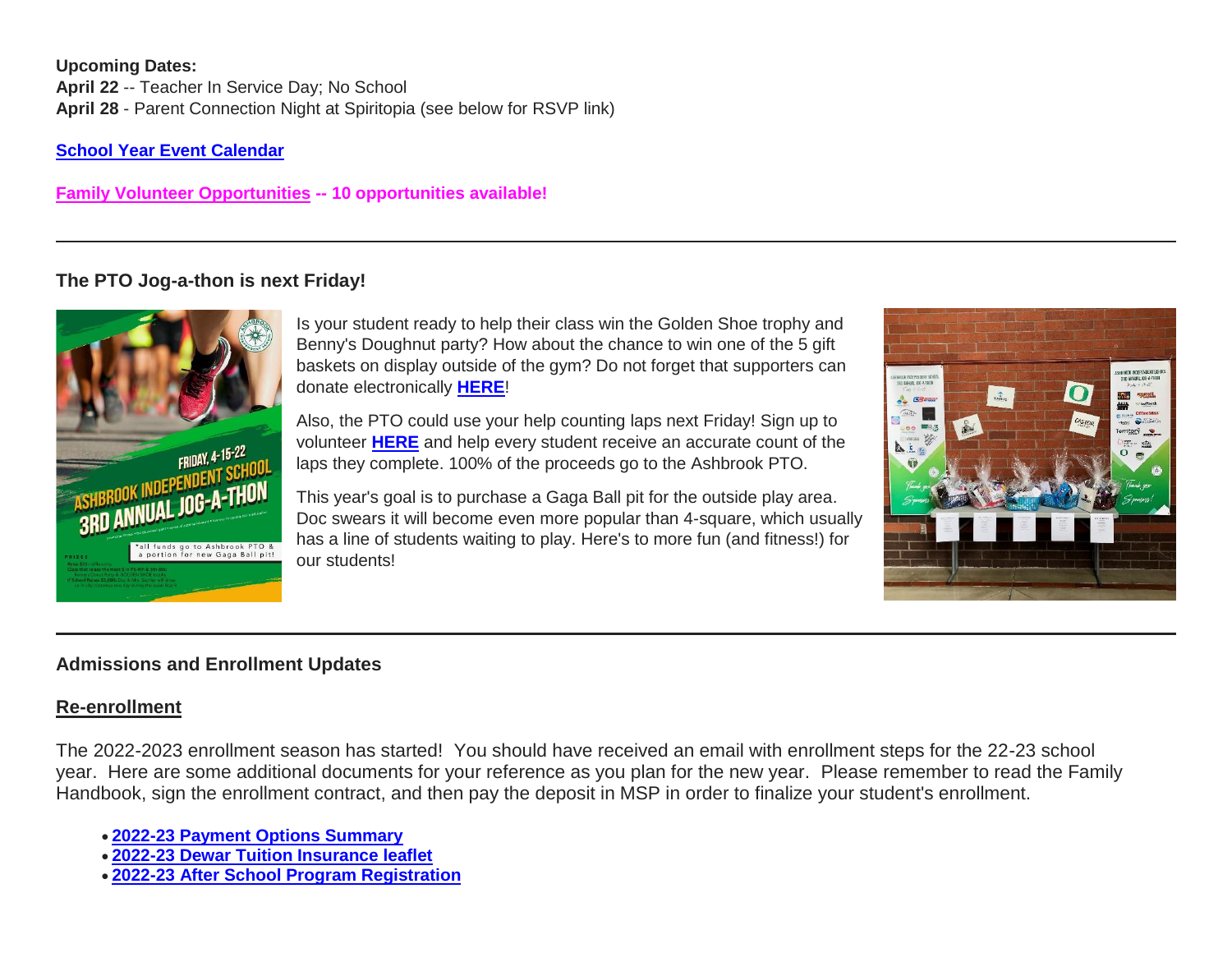#### **[2022-23 Ashbrook Family Handbook](http://link.mystudentsprogress.com/ls/click?upn=n7jYKe39nC4PrVAw2BzaOolgU5XUleaJ61qfvNJxTW3uoi8RFzNYUfSc1qXdqajA34djZWrxIBJBxzp2whbybvqIYp3dDOkCDgKesziBdCm10y3DaewIztvYnTmbtKZrSM7zgMXMbd3vUX54N4ULGmQauK03d1W1q-2BxdA-2FDSbp8-3Dg-9Y_1PndbFfBoQGSZbxwXHHEexw3B2F0fG-2BUmuXm6a-2BX-2Bzs7knXmgUMj8nOJSugvqG2oYnLqjz5ScUe5TxwE3OqVCMPzc-2B0obLndDKYDiATM0KF4-2FcRddnaBE9Wdw2RE9g8P-2BqOkN0PWQGdnf3sSbT19ZDt2I-2FEf7Q5MHKTrey-2Bz120liv0YjB4gVAZXPc8sIE8PXOKfLTvTwenKSgF9VxizMoB-2BpkmQGgi4HFlD6HFugpdVwoBpIyTEbi7RTTpHxnf7qosS6-2B514lwRpX3f1cfsYZJv6QA6KcgpzfqkGtAGe6NAABGYm2SoQot8I2q7w00yZrxdJcqybwhrfv4XqE57XX83T2aHebFO3S0SzGvKWE6cx-2FhBv1KsFvfGoe1yQGeddkfaGcqNZGXj134JI81BdZCd7uxknAn59-2B2wLDRcWPC98Eyfcby-2Bpw8s-2FrkIRIMG)**

#### **Enrollment Deadlines**



According to the enrollment contract, *Ashbrook needs to know by April 29th* if your family is deciding to enroll for the 22-23 school year. Once a class is full, we will develop a wait pool. If that is the case, it will be enormously helpful to us to know how many spots are available before the 4/29 deadline because our wait pool will begin to evaporate as eligible students find spots in other schools. See the timeline for enrollment below:

- 4/13 **[Financial aid applications](http://link.mystudentsprogress.com/ls/click?upn=9NFJldv80hP-2FMIbgvz91YTw-2FPeGAX3zaZ-2B6BOjUQoz1zpnNqwRVnkmgZdHIWb6xcclRb_1PndbFfBoQGSZbxwXHHEexw3B2F0fG-2BUmuXm6a-2BX-2Bzs7knXmgUMj8nOJSugvqG2oYnLqjz5ScUe5TxwE3OqVCJG-2F-2Fef4a7YUOC-2FJraGdqabPCep9pDF-2FH9anMxUuKYFhsGbGXEUx-2Bej4ugVbr8kIWnkG-2FCHLc0dWBdFBPRh0T4cVw0csNLSBxU1BXwor5lHAtnQMC6-2B2sBrYowLEJKW11OVyRWqdZ3pcNN8xFiv-2FZ3SlKoqyWjS7iMpeq1oR5xMbHXHhk6e-2BoQY5vrxS-2F7PW8paOQw4hhan2KK2QGFQc5g7-2Fd4hfovGUSoOFNbjG-2FZP4AnXyQVilwk4Mlr9p78X1dlM3Ac80PT-2BZDeabD0D-2BDa-2FlNkZdgKWy01GXlpnlu7qheWOA-2BEcLuQv2Fq8p5-2Fb3-2FaWrkug8uY3I9WSW9freZzMzMbConh7yRy3LYrFYLZQ-2F)** due
- 4/22 Financial aid awarded
- 4/29 Deposit due and all changes submitted
- 6/15 Early bird discount for lump sum tuition payments due
- 6/30 Lump sum tuition payments due
- 8/2 10-month payment plan begins

#### **Admissions Resources**

If you know someone who could benefit, please pass these resources along:

- December Admission Event: 12/7 slideshow, **[The Arts as Essential Curriculum at Ashbrook School](http://link.mystudentsprogress.com/ls/click?upn=VpBe6Z9t6RkEC4qAoQCertKzhjEDinKc0CfI3IvbCQdAUGivbUo1ZPD28lUVkIpyGu-2F3iyG4XxBZqKyx0zVEQbqdNmInL0lGt-2FSwwTpFjpXb1cd7PE4kL-2F96nplm-2FTn3lQJQ_1PndbFfBoQGSZbxwXHHEexw3B2F0fG-2BUmuXm6a-2BX-2Bzs7knXmgUMj8nOJSugvqG2oYnLqjz5ScUe5TxwE3OqVCI5-2FLqaHOCVZhlxAGooN-2F6t0tuj1he66FOEL2-2BLDDagUPCAPr650K5fQc3ImEWc6QCEYMTPRbIgq1K-2FoRFNGOaqAu4UMn5yryq9XWwwEok-2Bg1vF42ebV2n2J09kY2VYaIGxIvwTHrvxtIA7BXzp0FcPoEI1-2B4bh74dPbfYjXmfUwu1aATESf4HsdNNXslDuT8bl5R5y8Lod4rpdc-2FXrss34V0IOmBU7wK4k8hqq9RZ4QAZ0zdBMqG5GPfhB8RdYj908f6fDtynnL0wk7IAZRansa0CQRMgtZDbBz-2FJBJOG9ED7J5WBBHiTBsjfA1Sdl4ghBSL0PjIIjZxGYPrsDWUK4QriG54vEEOlKgbwmDOo7x)**
- January Admission Event: 1/19 video, **[Ashbrook's Beginning and Lower School Experience: an Excellent Education is Built on a](http://link.mystudentsprogress.com/ls/click?upn=VpBe6Z9t6RkEC4qAoQCertKzhjEDinKc0CfI3IvbCQcj-2FMXFM42TVH6rCD0ujHzqWqw-2BuBJp3PwgDrJbc3MENop-2F4KTzDhISrUM0n5UnrJQ-2Fe1MM7jG-2BVXvLYzStIms8wom3_1PndbFfBoQGSZbxwXHHEexw3B2F0fG-2BUmuXm6a-2BX-2Bzs7knXmgUMj8nOJSugvqG2oYnLqjz5ScUe5TxwE3OqVCPNawJDDqUz-2Fqj4L1eYsB3WVrO7uB-2B1du6Y5e19r8mLo4j9ESePZP0ODl7OSbdwhmzJESMz0AtCkXxEfKby27pPOg-2Bv-2BFcuFP9eeOnq9HfmNE3g0RaAtzDtkIxEMZFlp3daeWs5Lidi5Dj2yEkYXSaq0gcqdLZDa3U90IiZjgOwAOgyi1o0y2d5zpogD0TH9Htl-2BV3vy9O9Y7R0mjIi7QSM2vVEc3lmmDCxrEyPFCiDAChT5PPJiYXaEVypch1CkvN5nEjU8TNkaRCNiu9dJbbyOF2ALiInEzyvoldSfVv5fbHwxXrcbgRbB8gU6QRuzTFnh47-2B4fdRqSFJz39zMrLXpbcWJzMzkxlrPYlkiFGd6)  [Strong Foundation](http://link.mystudentsprogress.com/ls/click?upn=VpBe6Z9t6RkEC4qAoQCertKzhjEDinKc0CfI3IvbCQcj-2FMXFM42TVH6rCD0ujHzqWqw-2BuBJp3PwgDrJbc3MENop-2F4KTzDhISrUM0n5UnrJQ-2Fe1MM7jG-2BVXvLYzStIms8wom3_1PndbFfBoQGSZbxwXHHEexw3B2F0fG-2BUmuXm6a-2BX-2Bzs7knXmgUMj8nOJSugvqG2oYnLqjz5ScUe5TxwE3OqVCPNawJDDqUz-2Fqj4L1eYsB3WVrO7uB-2B1du6Y5e19r8mLo4j9ESePZP0ODl7OSbdwhmzJESMz0AtCkXxEfKby27pPOg-2Bv-2BFcuFP9eeOnq9HfmNE3g0RaAtzDtkIxEMZFlp3daeWs5Lidi5Dj2yEkYXSaq0gcqdLZDa3U90IiZjgOwAOgyi1o0y2d5zpogD0TH9Htl-2BV3vy9O9Y7R0mjIi7QSM2vVEc3lmmDCxrEyPFCiDAChT5PPJiYXaEVypch1CkvN5nEjU8TNkaRCNiu9dJbbyOF2ALiInEzyvoldSfVv5fbHwxXrcbgRbB8gU6QRuzTFnh47-2B4fdRqSFJz39zMrLXpbcWJzMzkxlrPYlkiFGd6)**
- February Admission Event: 2/10 video, **[Math/Science Education at Ashbrook: Lifting Up the Bottom vs. Pushing Down the Top](http://link.mystudentsprogress.com/ls/click?upn=VpBe6Z9t6RkEC4qAoQCertKzhjEDinKc0CfI3IvbCQcWMZhEmzIOaoE1rrVAI5L8ZO7XS8Tv5hSiIMalu6EJjCDUJP7moAVnS2AEJdBcw2I-3DxXeq_1PndbFfBoQGSZbxwXHHEexw3B2F0fG-2BUmuXm6a-2BX-2Bzs7knXmgUMj8nOJSugvqG2oYnLqjz5ScUe5TxwE3OqVCE0tZeQATGyEuBh9VV-2FvsHYM-2FL696VDm1fIo5tLeFZJb-2Bwk-2FFImmSPZ4UPw4AFN-2FpOZ1Dg2Fp2itN2Qz3wj1qWyxWU4IxbjF6-2Bi4QgbFztOaaMSSO6Alc5fvFXAZTO8VZKx7NLIw60QrCxj-2B8w2kwuByFYm7W2bT6V2CpQzJytGwocZU1-2FGw44myz9W2dMHV766yEXnjWrtisFn3DdVcLeh5Hv7gNn-2BFi2ILm6Z0AszK624OP6vyH5XkBlFZUcQ9NkXO9jO3nm-2B5mzriC-2ByYLmPKAPCNIa8GAHf0z8y0ZkbifJoSybZPEOQ8O6bH5wVkK4yXIe9nq0CqGzJE3yXtvD3RZOxFOpxkAridxhdYP4Qd)**
- A Second February Admission Event: 2/24 video, **[Humanities, Foreign Language, and Physical Education at Ashbrook School](http://link.mystudentsprogress.com/ls/click?upn=VpBe6Z9t6RkEC4qAoQCertKzhjEDinKc0CfI3IvbCQdVZVTEFOlGsKYGq77MfEdURJQ6o-2BD42HfofdXXBWp4osH367C5cJyuKmzLhDFL5tL7ffHADe0ya5yyn-2BNlingbuR10_1PndbFfBoQGSZbxwXHHEexw3B2F0fG-2BUmuXm6a-2BX-2Bzs7knXmgUMj8nOJSugvqG2oYnLqjz5ScUe5TxwE3OqVCFStI2xwxhG7Ei4Aq9-2BXIys-2BVd8HK1GaTQJca5qgkMtHnDRMru4lLqFiohWIcCz126mc61IvGQ9leNWQbzqGtnQOF5QC1Yb80BfYx7bCCOBMZ9m3AKIu9zV6royqCSNElQXor2PGaAGKtbkNTJPsfJ15xq0xV-2BkCdsrijxuQP3xW42Ja59wZKphy3BPy6MYcupkvYmgHInqGgHJDvxMmAe-2FdIih4dV2efojedyhz9gMD3tJCJtRn-2FTkFTSIaN3aoTI2-2B7ZtaFd4jQ2NFZyS6U0PCq6dr1YQ9PaDKJlgb6BQ2SDZrXhWa-2BC4pGeOfUMRFXXP29hM3VbP9ilQQGooMW6iCC-2Fh29Um7tNJ9vRQXpS5k)**

## **Ashbrook's Division 6-8 OBOB team is "off" to regionals (virtually)**

Rousing best wishes to Ashbrook's 6th grade team "Book Cookies" as they compete in the regional OBOB battles tomorrow, April 9!

Let's hear it for the incredible team members (Rebekah C., Stella C., Sarah M., and Arlo O.) along with their amazing coach (Alecia Christensen)! They have continued to work hard since winning their in-house division competition February 22, practicing for the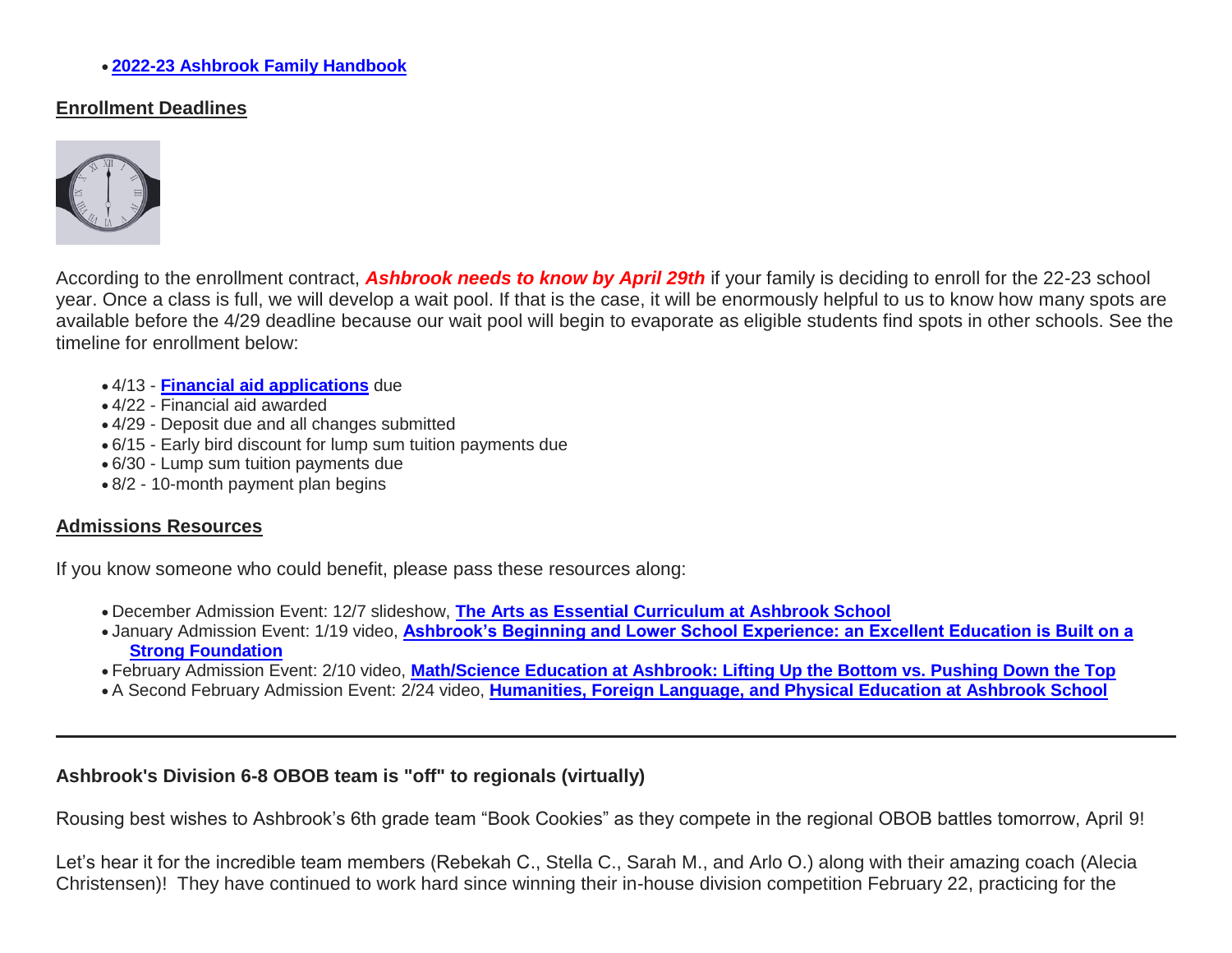challenges of the regional competitions. GO ASHBROOK! GO BOOK COOKIES! We are proud to have you representing our middle school readers.

#### **Congratulations Mrs. Washburn!**

Middle school history teacher Marsha Washburn has been accepted into the newest cadre of TedEd teachers. As a member, she will be able to implement the TedEd Student Talks curriculum that walks students through the process of creating their own TedEd Talks. Students in grades 6-8 next year who are interested in the project should sign up for the TedTalks and Genius Projects elective. Student talks may be presented at an Ashbrook forum during the 2022-23 academic year!

Mrs. Washburn has also been added to the panel of judges for this year's Oregon History Day competition. She'll be working alongside other judges to evaluate middle school entries from around Oregon in the "Exhibit" and "Paper" categories. This year's theme is Debate and Diplomacy: Successes, Failures, Consequences. Oregon History Day is an affiliate of the National History Day program, which encourages students to engage in historical scholarship. Next year, she hopes to bring the program to interested students in grades 6-8 at Ashbrook through the Oregon History Day elective. Next year's theme is Frontiers in History: People, Places, Ideas.

## **Ashbrook sponsors Planet Palooza again!**

Mr. Olson invites everyone to celebrate Earth Day in-person by participating in the 21st annual Planet Palooza next Saturday, April 16. The fun starts with a parade at 12:15 pm in the waterfront park during the opening of the farmer's market and continues with a 1 pm Solutions Fair in the parking lot across from McKinley Skate Park. There will be live activities, art, and music by many local organizations.

This is an Ashbrook-sponsored event with our partners at the City of Corvallis Parks and Recreation office, the Corvallis Environmental Center, the Corvallis Sustainability Coalition, 500 Women Scientists, and the Corvallis High School Green Club.

## **Community Service project by Miss Elliott's class**

The 3rd grade class created bookshelf markers for the AIS library as friendly reminders about using resources wisely around the school. Nice job 3rd graders!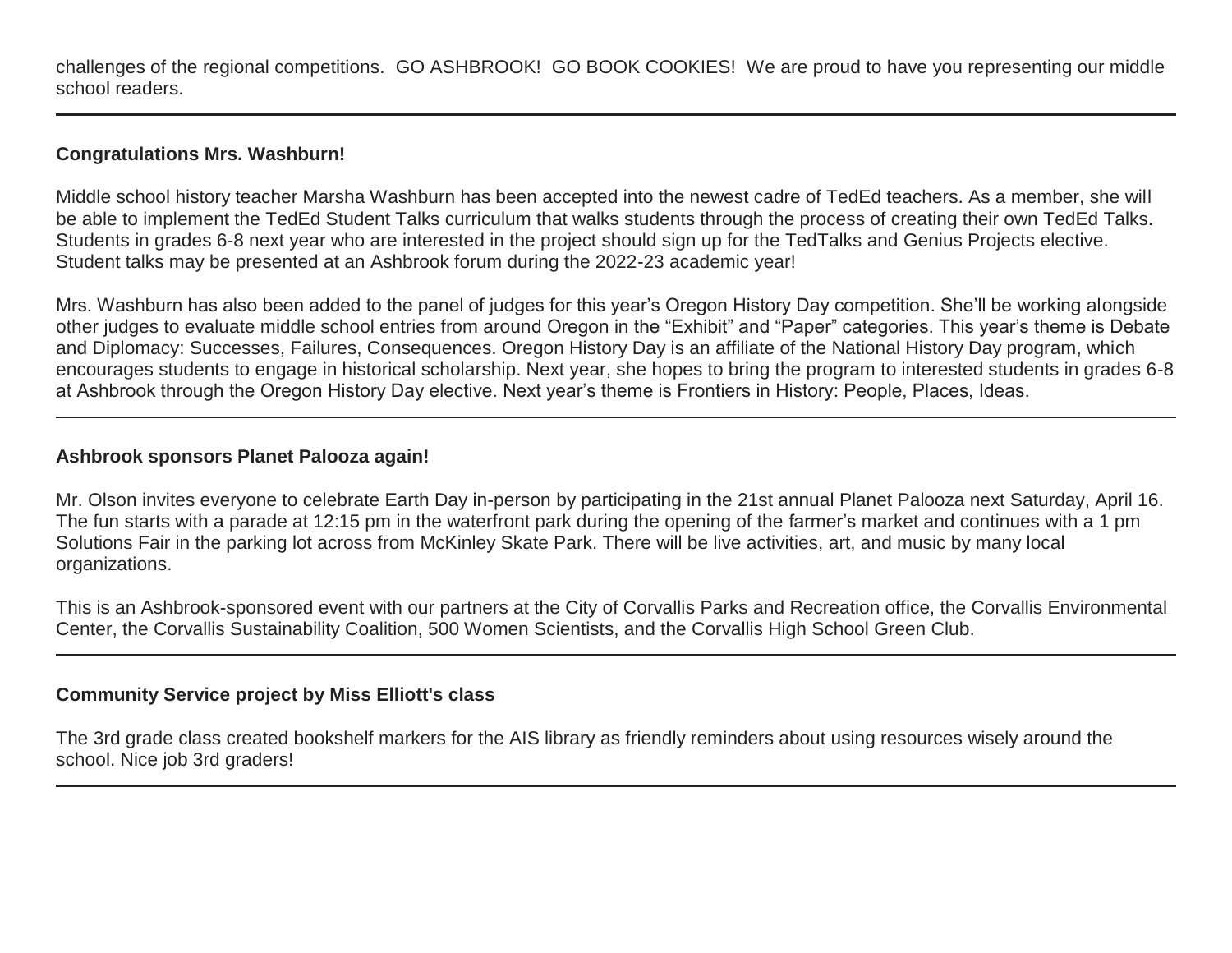## **Explore Summer! at Ashbrook**



Our Young Explorers program for students currently in Preschool through 2nd grade is filling up quickly! **[Reserve](http://link.mystudentsprogress.com/ls/click?upn=XkPBlp9GNU3xVxREosAX9ZloBmuSz7rYauHLv2bAezXJatPawtKENVoaHu28nHndb2zp_1PndbFfBoQGSZbxwXHHEexw3B2F0fG-2BUmuXm6a-2BX-2Bzs7knXmgUMj8nOJSugvqG2oYnLqjz5ScUe5TxwE3OqVCFxbx55uVSNS74vl87V6VchbgiW8epWNmzezybjr2Vsygbi6uhjbLV2nCnPhi2pwjWXglmxmxGs2N0xrvShDIQyWV-2Fz4rR-2Fsvx50g5Xr7xzis0XwX0Cgr6J1z6D64Z036lZLvWqwT-2B-2BNrRZhYgRS-2Br-2BbJTiyCFYqrXa-2B6UqKzt1fxP6noiWcNzWVUs4IHMgVzgfOG9cKpM-2BEtxp8DCrexbO5p7-2FKlUnECth35IiAdbs-2FoW8Bd31RQDegYOZnhOZyyYpgG6gRJmHiXj7lKdWWmRyF3GtTv-2F-2BjDvT8d5V0aktSlqkoCIxt-2FyiSrblhKxpih4EAVFTTIUc2JFVYGgYKK7KK-2FRKniltalaOwJU413jKU)  [a spot for your student](http://link.mystudentsprogress.com/ls/click?upn=XkPBlp9GNU3xVxREosAX9ZloBmuSz7rYauHLv2bAezXJatPawtKENVoaHu28nHndb2zp_1PndbFfBoQGSZbxwXHHEexw3B2F0fG-2BUmuXm6a-2BX-2Bzs7knXmgUMj8nOJSugvqG2oYnLqjz5ScUe5TxwE3OqVCFxbx55uVSNS74vl87V6VchbgiW8epWNmzezybjr2Vsygbi6uhjbLV2nCnPhi2pwjWXglmxmxGs2N0xrvShDIQyWV-2Fz4rR-2Fsvx50g5Xr7xzis0XwX0Cgr6J1z6D64Z036lZLvWqwT-2B-2BNrRZhYgRS-2Br-2BbJTiyCFYqrXa-2B6UqKzt1fxP6noiWcNzWVUs4IHMgVzgfOG9cKpM-2BEtxp8DCrexbO5p7-2FKlUnECth35IiAdbs-2FoW8Bd31RQDegYOZnhOZyyYpgG6gRJmHiXj7lKdWWmRyF3GtTv-2F-2BjDvT8d5V0aktSlqkoCIxt-2FyiSrblhKxpih4EAVFTTIUc2JFVYGgYKK7KK-2FRKniltalaOwJU413jKU)** ASAP.

For older students, we have 23 classes offered from July 11 through August 12. The week-by-week schedule is **[HERE](http://link.mystudentsprogress.com/ls/click?upn=5XDbAd9r0ovG7GZusFBG8PaUF78UqItDelTGdwk7Y5Z6snw4T29-2Bxfvechik02zNNjHskFAbqBwE5Be3mTfInPLSoC-2BecC4phoAA3XU5fdU-3D8EmU_1PndbFfBoQGSZbxwXHHEexw3B2F0fG-2BUmuXm6a-2BX-2Bzs7knXmgUMj8nOJSugvqG2oYnLqjz5ScUe5TxwE3OqVCKOkaB18ufz0yIP5utEmUIsSxlWz86v5LcYeQT-2B-2FjSZp4jFCiSScR3pjFWCcD3YF7vWgiH4mzXqpii2J-2B-2FdB-2FJaWM74Ws-2FhZfqVd1wR1-2Bg4QJuKZ1akOC033bnY15i8oFpuyxLpq8NU54IejPYo-2ByaBul-2F7n2T2pi8NZpCkr3fWoFM2afwHv4mT4hCf1fE7t85fpbthJ7lQlEWboQRMNMJ-2F9Oz5ioCuyuUm2lMjyiT9-2BPYh4BpsKTNwKfzQbfAaKHqy6gtwqbPNGg01kvA9t6LVR4Te4hPD0ZQAp1lvos11OnHvHBFdWb0BfELv8p0j7fiDeYpHM4fRLk-2BPbtu6nZsrezGb2I03kxmOYMI29dwWG)** and reservation form is **[HERE](http://link.mystudentsprogress.com/ls/click?upn=XkPBlp9GNU3xVxREosAX9dladwQASOh5udy7m-2FJLcqEsmMBjqEfnwC5eYHIt7vuGP6XQ_1PndbFfBoQGSZbxwXHHEexw3B2F0fG-2BUmuXm6a-2BX-2Bzs7knXmgUMj8nOJSugvqG2oYnLqjz5ScUe5TxwE3OqVCPpumJ53E3zqF9HBu71es5XDwjBJiTiLtgb7tYs-2BP5Lk7Bd2IAPB02kHJf-2FBb2STTJSkn3j5U4NrXnPlRhSxCoR6c6Vri4x9fJ2Qy5I-2BbGw9rrqyyP7YKYByt9GdTpWoYybZoDDtgKOCo-2Fm-2B6dPwu5VWsnNSp577J0zrO9uNUoA-2BxOFmc5kD2bVaPllJxdFSbeA15ROzpUFCQe00eK1nHWEnL5Sw9aKerZ4yJ5y8DN2I1Qql-2Fo2HMC1OoBvwrS8qlo-2FKscABwgHhpSbtbN9Fcl1zKiIn1fxmOis2B3AZCbPMJu2QHJr2yc4JyT-2BOnJ0zMlExXZlFG-2FN9xPJgn5z9PshI8Qq2Ud1XXevmfQoci2Vz)**. Check out Mr. Hoge's flyer for his Summer Winds at Ashbrook program!

# **Help save the Monarch Butterfly and the Green Sea Turtle**

The 2nd grade Spanish students have been studying the life cycle of the butterfly and the 3rd grade French students are reading a story about a green sea turtle. They will be raising money to help support efforts to protect the Monarch butterfly and the Green Sea Turtle. To do so they have recycled hundreds of crayons from the Spanish and French classrooms (a collection most likely dating back to the start of the school). We have turned them into fun animal shapes and will be selling them for \$5.00 a set after school on Tuesday, April 12 and Wednesday, April 13.

Thank you for supporting the language program! Merci beaucoup! Muchas Gracias!





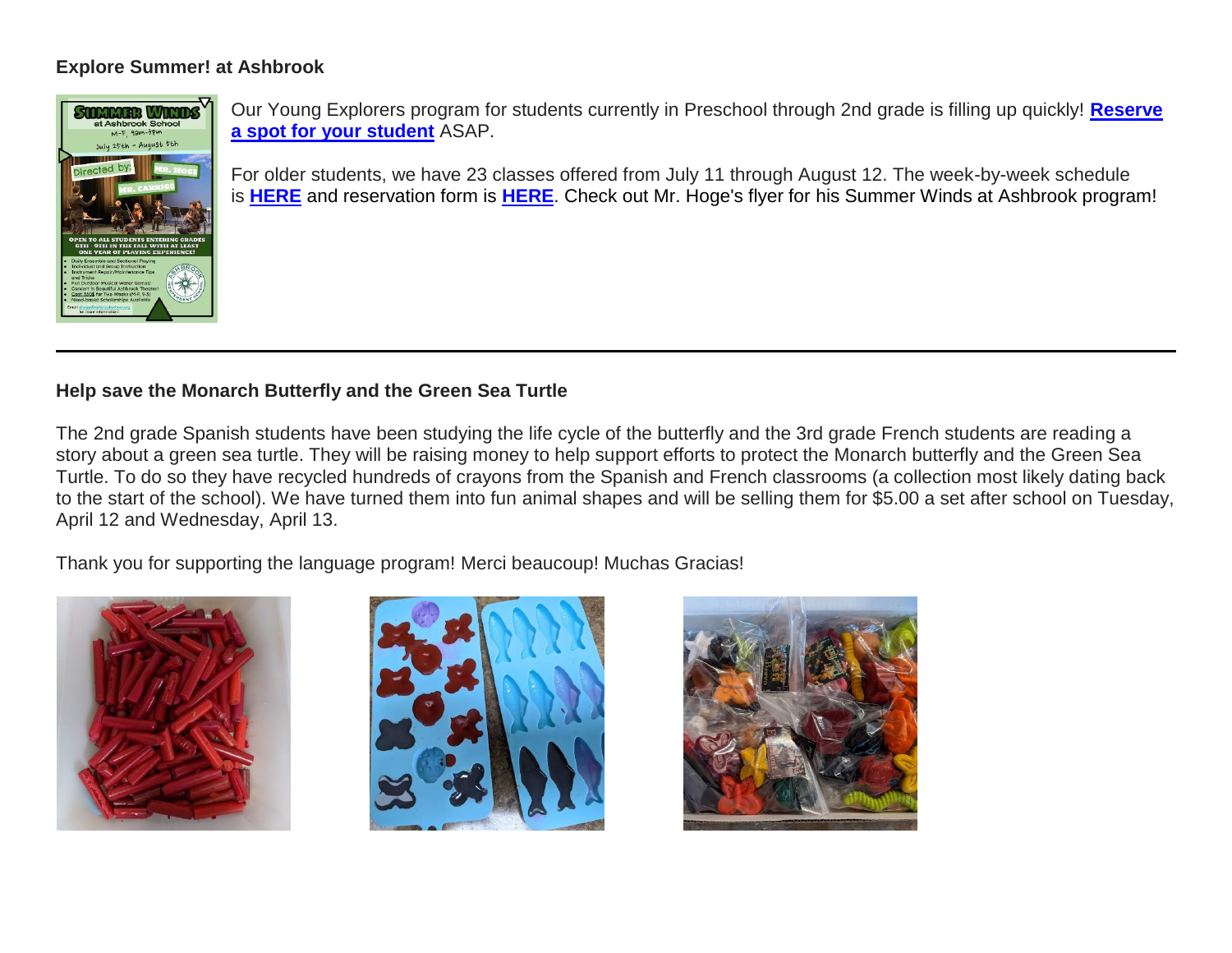## **Parent Connection Night April 28 at Spiritopia**

There are 9 people signed up for the Spiritopia Parent Connection Night April 28 at 6:30 pm. Enjoy a free private tour and tasting at the Spiritopia Tasting Room courtesy of Trustee Lori Tully! All attendees must be 21 and over. The tasting room is small and can only accommodate a maximum of 30 people, so **[snag your spot ASAP](http://link.mystudentsprogress.com/ls/click?upn=XkPBlp9GNU3xVxREosAX9RZAVhyPUO6e5P4-2FgMDjfRMzPbM0eUGyroihoXApkr0GRqrK_1PndbFfBoQGSZbxwXHHEexw3B2F0fG-2BUmuXm6a-2BX-2Bzs7knXmgUMj8nOJSugvqG2oYnLqjz5ScUe5TxwE3OqVCEfNyxRZR5mKiylqz0sTqc8d2r9YVvNvzIS0ns1Vc-2FGbrKdD5lYcg7EiTUB40len0QdNsJRgdpW4cH9fZ34ubMMvn7Z1OU8jnPj52vzbVHaoofWxxVy5tzgQfKFBVvJzpebpi6IeNG8gsQG7xXB1YaEf-2Fk9VSWySdn7tsbrN79TgtGjCJyIErT6zAAO2ZvyPtokf-2FhVeugHehZTsXEMgrXI2DJC30QvRqAM6vn3o6ek823uJQU3azlnzq1jCn7-2B4HYwAH1fZLb4VeDUg694mO8og4TobJE0rCmezrr-2BW2Qwz4W8M5NGBI91oiyTJLM91D6LEzyWwPZOGvAGPwoRP7wd-2FDYE4AP4GaECmsxlExm-2FW)**.

#### **Save the Date for the Celebrate Ashbrook Fundraising Dinner, May 14**

Tickets go on sale Monday for Celebrate Ashbrook on Saturday, May 14. This "cocktail attire" event at the Corvallis Club is a dinner with a special guest of honor speaker--Ashbrook alumnus Sean Hixon! Sean is the **[current featured alumnus on our website](http://link.mystudentsprogress.com/ls/click?upn=5XDbAd9r0ovG7GZusFBG8PaUF78UqItDelTGdwk7Y5YVHPL1lqCP2oHiaZtUu1dlqMPA_1PndbFfBoQGSZbxwXHHEexw3B2F0fG-2BUmuXm6a-2BX-2Bzs7knXmgUMj8nOJSugvqG2oYnLqjz5ScUe5TxwE3OqVCLVNwwp-2BCTi-2FG1heSEU77y2IoefMtTvYBTMK65VOyGT6vgsWGSyTajOMZ9JAq4mKt87hHbGvKemS58ZI15jYW2G0RwTvarl7vXLrZGsFHmIQY8uauqgsRGLpXr-2FnjoXIDnsG0pQFfeYECBhK04sWkHbhHeRxYMAZJ2bsxLzU9I441whUHoVbtZn9kGwjx4qNmdXbHLiSYwqxJMRWtpvGxZ-2BQu8aNzwlVYLcejvepMoquEEQ7h1Hz37XDA3sPeNKoRklj1bPVx-2B1ze-2B6qQpO128LcBJMyRv2E4PwjzvDoLzX7J2n9-2BQeFyzsPOgXtUyBEq3o3va2vD6QHv4EuTuQh8-2BRJJcmH-2B9uIPnJDDs-2B-2FSsLu)** and he will be speaking about his adventures and explorations to Easter Island, Madagascar, Germany, and beyond. Tickets are \$175 per person, which includes appetizers, a plated dinner, dessert, and 2 drink tickets. You will NOT want to miss this gala shindig!

## **Staffing Updates**

Our current job postings:

- **[Pre-K Lead Teacher](http://link.mystudentsprogress.com/ls/click?upn=flJ18ETPhCbNgmfSZO-2FamzYtOTBVcI9OPqDnIkqnt5Qmq6a4rOASMgt1ALGncL3o-2BSfhJOlVpRRYdjXDDaDjUQ-3D-3DO--k_1PndbFfBoQGSZbxwXHHEexw3B2F0fG-2BUmuXm6a-2BX-2Bzs7knXmgUMj8nOJSugvqG2oYnLqjz5ScUe5TxwE3OqVCPHO18sis3emHawEtbNixWH5-2Ff0X1Q57pYuqB-2F3GBDlQ6q0kQUSMF9Oba5nGEOLmN4Jl0VDLmnzaQxXTki8YkC1mgq8hP5jage8-2BubHbwsl2jU-2FE09Xl-2BKerIchgEWSIazzv1d12qU7Cc-2FKHVLow3DXZvxYM-2BGPO2pbgvJVlMoAz5Jg7izdMkKNUXgr3PzStFfEad7IKtZXx61OATAaZs3xnKIHMaETMaAmcGVozuQ6jcw7rUOpx5hEuzM4WzJD8HhyVfK4gsQ6SRuD6dI6-2BzKfqIGRxjNuNQccfjy0n0l7-2FUg8kaOARS-2BRgfrUuqGDPon9boWreGrSVy1SNiWtZZCgPeKi3Q53oHM3eSkBacY2u)**
- **First Grade [Teacher](http://link.mystudentsprogress.com/ls/click?upn=flJ18ETPhCbNgmfSZO-2FamzYtOTBVcI9OPqDnIkqnt5Qmq6a4rOASMgt1ALGncL3otbxa1MDLbNrQl3ChqJI2RQ-3D-3D0sow_1PndbFfBoQGSZbxwXHHEexw3B2F0fG-2BUmuXm6a-2BX-2Bzs7knXmgUMj8nOJSugvqG2oYnLqjz5ScUe5TxwE3OqVCBMM7bBmGyn7JOW7d37KIEgROSAdoMnjJmKM-2FmsqYjPyu07RkNoN1dqtfPKxu5sfA5tvkD9paSp9xyNjCtVUBLl67uo3OpoXIECLTkFB40M1W8iuUxngF1P4JVAKsVZggxQSZPalFbPW-2F-2FMt1Q-2FBlVnfpcOzgrEEbJyjAP8IHWaGBXy7C3eSg9FECD52SEEAdcvimsy54bL6oSvcW98b-2FWTHijbfGOc88U9USHxsxB45kmf-2FBu-2F7MOlBXq2dnNoriEe-2BTbJePtisF7v2-2B1m7-2FKU0NGZil1lFhgSvsGQg9t-2F41mAj1QU2gwzS1lyXvpLDfc15nXWnthZaiw7N6Lk0rNskdjSI-2FUSTnRLidry-2Fw7eH)**
- **[PT Theater](http://link.mystudentsprogress.com/ls/click?upn=flJ18ETPhCbNgmfSZO-2FamzYtOTBVcI9OPqDnIkqnt5Qmq6a4rOASMgt1ALGncL3oz7LQmF5oMWSMYrnzALmVXg-3D-3DBVEy_1PndbFfBoQGSZbxwXHHEexw3B2F0fG-2BUmuXm6a-2BX-2Bzs7knXmgUMj8nOJSugvqG2oYnLqjz5ScUe5TxwE3OqVCF5UrFtMJioIrBcKIN-2F78gMdig4yRVKWgS2M8ZT4-2FL1mZXLMZ4OfnDkk5IzJ2K58YFukkcq8gr4Qi1nHlYvSZeexSzDF6kAZFJraT9-2FLIlqU6EV38a0jhegkmzG5YRl-2FDvynLaHTaT0i9U97wtfzF5-2FEYQgdVsBVNCCJXfhZi0c9ibuazqOsl017KSuj5krQn37QT-2FTDPly3oS4VSMXBjJit8YdcHAS7VPjhxANG4hjJUxMBUnfVVsCRhfMa48ykL-2BHwqdsWUHPuhR3f3khGv4rovd4Qk9ceek1w9SCNps8qx95TKVZAtSw0VIaEJUnhn9A4yW67mDa4vSAj9HIF4MCABPfpFWxG1AU5o1Ugz0Hl) Arts Specialist**
- **[PT Summer](http://link.mystudentsprogress.com/ls/click?upn=flJ18ETPhCbNgmfSZO-2FamzYtOTBVcI9OPqDnIkqnt5Qmq6a4rOASMgt1ALGncL3oadflgrTWmU2BE-2FAco-2BFRdQ-3D-3DtCR1_1PndbFfBoQGSZbxwXHHEexw3B2F0fG-2BUmuXm6a-2BX-2Bzs7knXmgUMj8nOJSugvqG2oYnLqjz5ScUe5TxwE3OqVCJMAGxuSE14TL6BNAjF-2FlelqQ87GG-2BkIoQt-2B3-2BpQa8rCI-2Fp46xigXII2E-2BhjI-2F3CZDJ4zfPNi1FSKy8UT05CNkVQy-2FSIgob51nW-2BM7XLp1kgdInlqHQ-2FZSpuazILpKHuF-2Ff4K8BdIRHNd0tFcvNEjaiai6TdSl8nbpwFVLHnhqSoyPpT2VYEoLlSVHhZxCU3ywXzjSXFMndkM-2FmwZkFEMlJgA0O2msjbRwdOF6GNY73nIhds-2BRjLyswzTsY0yUAzLu-2FLXxkyIyLxE-2Bk4DAtlPJZmNnRQZcZw1XOTewgzHuwIAEjPL4MWY96nwkn-2BnuPZytb-2BVL3vdarqYNhh5pAIyE4wPl81YaFbiXcsXRXdCEuc) Program Assistant Teacher**
- **[PT Kitchen Assistant](http://link.mystudentsprogress.com/ls/click?upn=flJ18ETPhCbNgmfSZO-2FamzYtOTBVcI9OPqDnIkqnt5Qmq6a4rOASMgt1ALGncL3oOpSIKt7kSMJ72kKajhl-2FZw-3D-3D7my5_1PndbFfBoQGSZbxwXHHEexw3B2F0fG-2BUmuXm6a-2BX-2Bzs7knXmgUMj8nOJSugvqG2oYnLqjz5ScUe5TxwE3OqVCOI85H6GzrL4xNxXy-2BmSOjRIpkFEm4Rx3-2FHH02uwVYazcOf6g9GCLDlunjG-2FXz3OyngtmAdD6ka7G9gqOscIwboQm5pHGUodKU2W7xQwfPmJSq2GEDoBDg-2FWSAB3OVJsZ76LpRB4Ufwg8WBPoTEBtuDSXktDbbb058TIKEGtIzUigNBqpXCbBkPiHgbmHpTxFpmCKNhuROcZbi12ZMflqXVKnyDv0zQXBd8LtDpjYWIptkWXWH8h-2FeSvMxSFPXGrM4MLwpVigPwD3juBQV93cP-2FFlDu-2FZ5yW74BmuhRCjNb-2BOZv0UOV03KZWxAOVxvTNvxgC0UAhKohztpf8kn47EG4mvVXzxZB-2BiK6hwJvA2kXc)** (Parents of current students receive 50% tuition discount.)

## **TODAY IS YOUR LAST CHANCE to order your 2021-2022 Yearbooks online!**

Go to [ybpay.lifetouch.com](http://link.mystudentsprogress.com/ls/click?upn=dtxrd7XgLFKMZb8yFsgCgQZ9rH14WVP3A6vIlY-2BUdlgusBV59BFFy7yEHBVOzal82uyS_1PndbFfBoQGSZbxwXHHEexw3B2F0fG-2BUmuXm6a-2BX-2Bzs7knXmgUMj8nOJSugvqG2oYnLqjz5ScUe5TxwE3OqVCDtpCAm5b5r2S1WO6xBdBVb8UrIwBrgELzEEtvsjz0LqbNprJPTV8fwMRBt-2FV2LGFlicUXuKjiaSL744lZwmC5MIDYj47zPSIiohzkqDQkEoXq-2FxhWjSoPw3mbhegNz8cMx5XYff0QfJnchc53-2Bbn9A1I0wmFu7iAabKqba3s4YZsC4iWhZEZpNbWXvueyFFbSv5HYxdw9YElv30zjV1vX-2Brs-2FzMw6EbKObOVAGhGG54e3V-2Bv94wO63OpmKHaegdAjjK5YYt3C3TEuEu0blioMcvlfXJ1zQQYAQDCZ3MWOHvzCNevka3kh0INzXIhwxCq06BLnRmVBzMo-2F0z0-2FoUVS8DtuHoUzWVh2itHHYmzFcj) and search by school or use our code: 12883622 to place your order.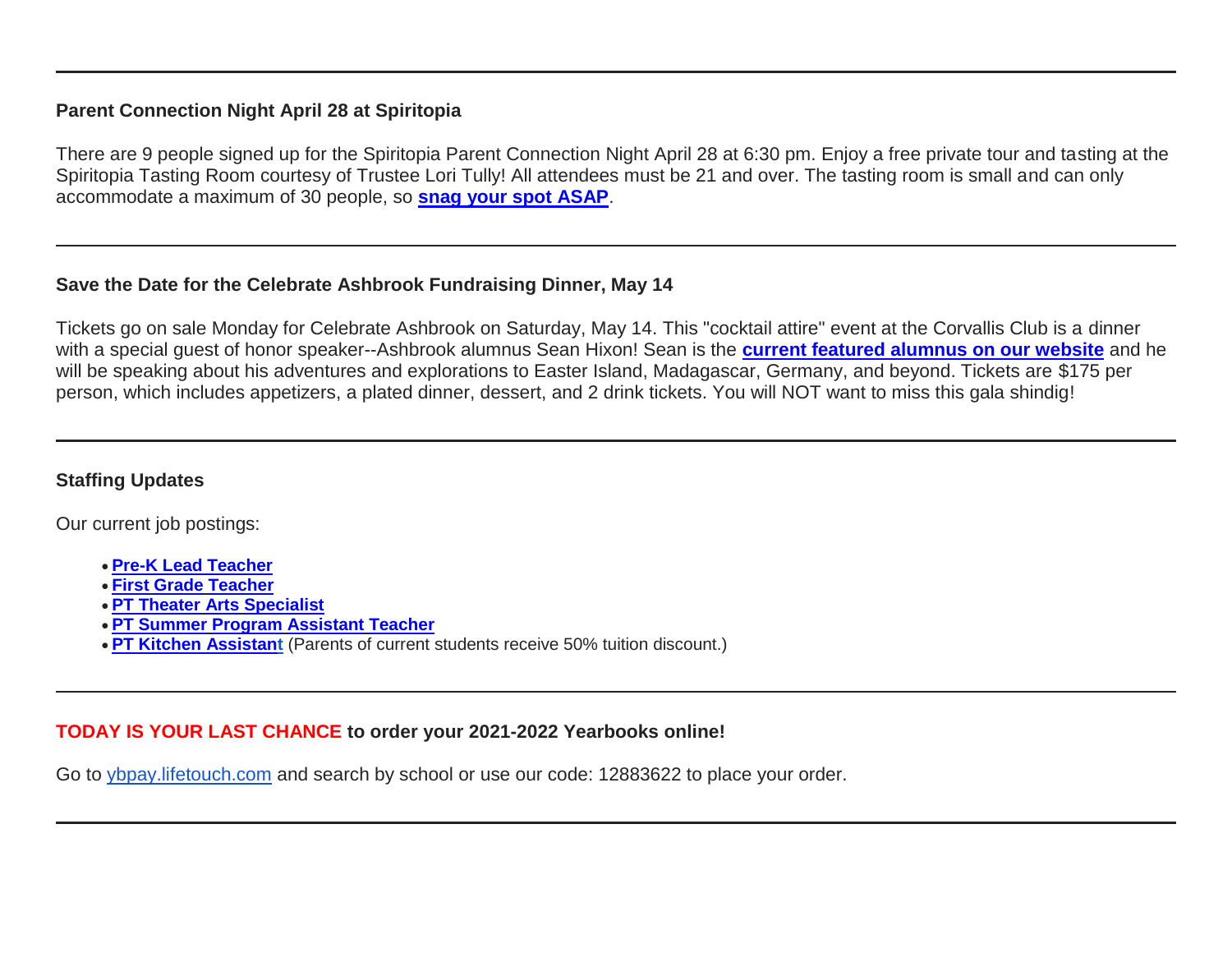**The 4th graders got muddy researching the wildlife off the Starker Arts Park boardwalk this week! They looked at life in the water as well as birds and insects.** 



#### *Still relevant*

**Explorer's Fund** -- The Explorers Fund drive is still going strong! The Board of Trustees and an anonymous donor pledged \$50,000 in matching funds, and we are close to meeting our full challenge goal! Click **[HERE](http://link.mystudentsprogress.com/ls/click?upn=5XDbAd9r0ovG7GZusFBG8PaUF78UqItDelTGdwk7Y5YuTzHCPAjU3puEFCesf3czmLI6pjYvXrYopLnNSPnw-2Fg-3D-3D47rF_1PndbFfBoQGSZbxwXHHEexw3B2F0fG-2BUmuXm6a-2BX-2Bzs7knXmgUMj8nOJSugvqG2oYnLqjz5ScUe5TxwE3OqVCM73oB61xIty-2B4N8c0ls9wwTlLX7rp1LPlF3SrGr0DfPupKd02M7Z21gtDY4I6IgTmBtvV0pz57-2Bltdn8dLaNxrK-2Bq9PqFaM9of6dD54BvgCow3khRMYppAbGNX2tCxo-2FsKTbZzAlhX-2Ft0cn-2FH7Rq-2FMXzcYNBmiv7Fkcz7RgqrKRcfg-2FWX24lAUn0RMtO27SjRxfODSanfy6-2F34qPpn8bWIX5tOVFHgtBjl-2B0aaC1FVyItrsWxpdO90868p133G4fSgmOLePD2R7TXMf9qeaguCB4N-2FRvfaJRnZMIS9V0i7TyNs92hH0zwL57OmSnYLCUxUQxpaBJoiG-2Bxh0T-2FrGL3wi2SnI4E8zn-2Byf13T0PoPy)** to be taken directly to the Explorers Fund page where you can donate via a credit card or EFT/ACH. (Tax ID #93-1131186)

Family Referral Stipend -- If we end up enrolling a new Explorer family you refer to our school, you will earn a \$100 referral stipend.